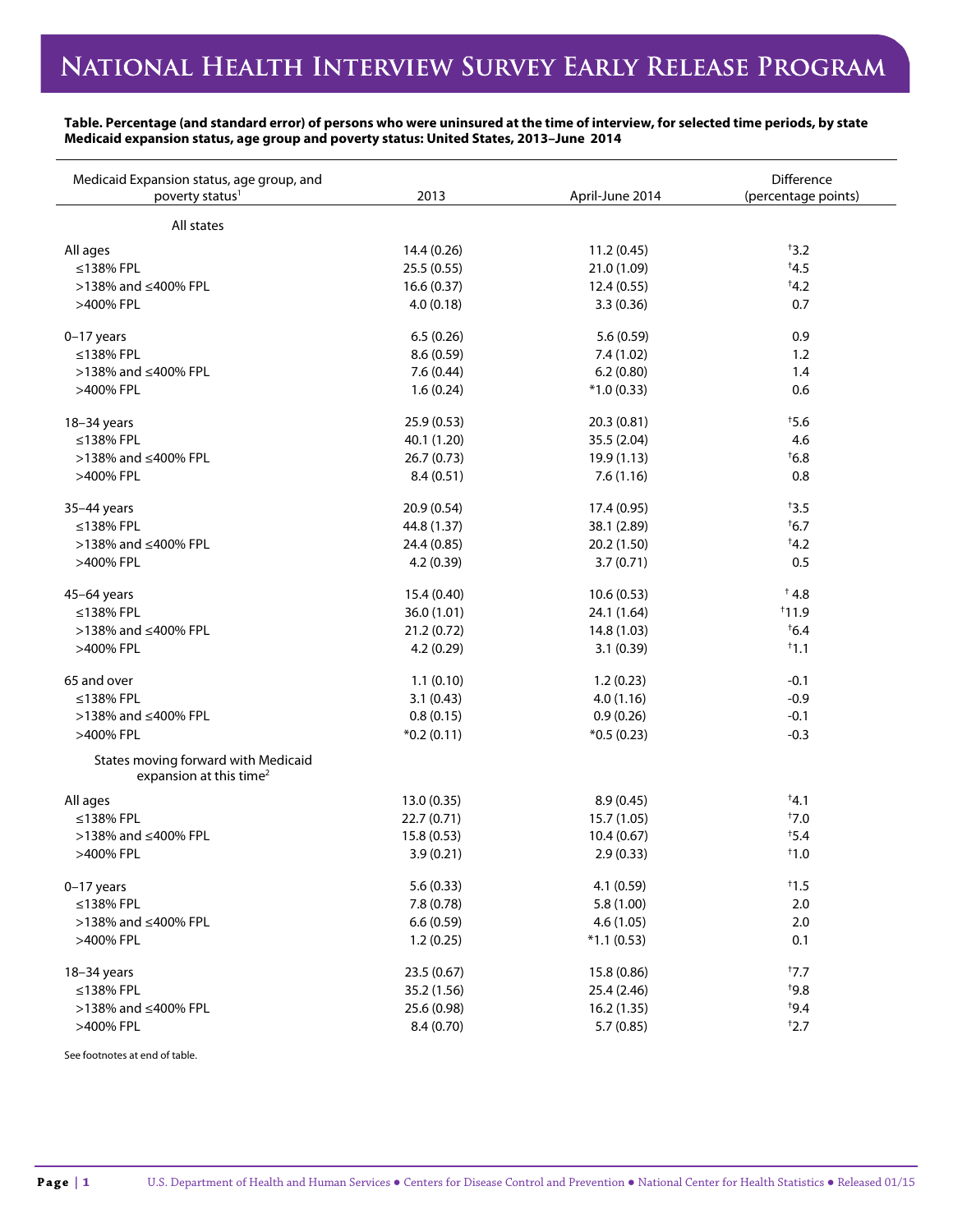## **Table. Percentage (and standard error) of persons who were uninsured at the time of interview, for selected time periods, by state Medicaid expansion status, age group and poverty status: United States, 2013–June 2014—***Continued*

| Medicaid Expansion status, age group, and<br>poverty status <sup>1</sup>       | 2013                      | April-June 2014         | Difference<br>(percentage points) |
|--------------------------------------------------------------------------------|---------------------------|-------------------------|-----------------------------------|
| 35-44 years                                                                    | 18.5(0.64)                | 14.6 (1.09)             | 13.9                              |
| ≤138% FPL                                                                      | 39.1 (1.70)               | 28.9 (2.29)             | 110.2                             |
| >138% and ≤400% FPL                                                            | 23.0 (1.09)               | 19.5(2.13)              | 3.5                               |
| >400% FPL                                                                      | 3.8(0.43)                 | 2.5(0.70)               | 1.3                               |
|                                                                                |                           |                         |                                   |
| 45-64 years                                                                    | 13.9(0.57)                | 8.6(0.64)               | $\ddagger$ 5.3                    |
| ≤138% FPL                                                                      | 30.9 (1.32)               | 17.4 (1.80)             | $*13.5$                           |
| >138% and ≤400% FPL                                                            | 20.8 (1.06)               | 12.1(1.19)              | $\overline{8.7}$                  |
| >400% FPL                                                                      | 3.9(0.37)                 | 3.3(0.58)               | 0.6                               |
| 65 and over                                                                    | 1.0(0.14)                 | 1.2(0.31)               | $-0.2$                            |
| ≤138% FPL                                                                      | 2.7(0.52)                 | $*3.5(1.61)$            | $-0.8$                            |
| >138% and ≤400% FPL                                                            | 0.8(0.21)                 | $*0.6(0.28)$            | 0.2                               |
| >400% FPL                                                                      | $*0.3(0.18)$              | $*0.6(0.29)$            | $-0.3$                            |
|                                                                                |                           |                         |                                   |
| States not moving forward with Medicaid<br>expansion at this time <sup>3</sup> |                           |                         |                                   |
| All ages                                                                       | 16.0(0.41)                | 13.6(0.75)              | 12.4                              |
| ≤138% FPL                                                                      | 28.6 (0.84)               | 26.9 (1.72)             | 1.7                               |
| >138% and ≤400% FPL                                                            | 17.4 (0.52)               | 14.4 (0.88)             | $*3.0$                            |
| >400% FPL                                                                      | 4.3(0.31)                 | 3.9(0.66)               | 0.4                               |
|                                                                                |                           |                         |                                   |
| $0-17$ years<br>≤138% FPL                                                      | 7.5(0.40)<br>9.3(0.89)    | 7.2(0.99)<br>9.0(1.72)  | 0.3<br>0.3                        |
| >138% and ≤400% FPL                                                            |                           |                         | 0.8                               |
| >400% FPL                                                                      | 8.5(0.66)                 | 7.7(1.25)               | 1.4                               |
|                                                                                | 2.2(0.41)                 | $*0.8(0.33)$            |                                   |
| 18-34 years                                                                    | 28.7 (0.86)               | 25.5 (1.36)             | $+3.2$                            |
| ≤138% FPL                                                                      | 45.6 (1.78)               | 48.1 (2.75)             | $-2.5$                            |
| >138% and ≤400% FPL                                                            | 27.8(1.12)                | 23.9 (1.82)             | 3.9                               |
| >400% FPL                                                                      | 8.3(0.74)                 | 9.8(2.04)               | $-1.5$                            |
|                                                                                |                           |                         |                                   |
| 35-44 years<br>$\leq$ 138% FPL                                                 | 23.8 (0.90)               | 20.4 (1.60)             | 3.4<br>3.4                        |
| >138% and ≤400% FPL                                                            | 51.7(2.13)                | 48.3 (5.00)             |                                   |
| >400% FPL                                                                      | 25.7 (1.29)<br>4.7 (0.70) | 20.7(2.18)<br>5.1(1.33) | $*5.0$<br>$-0.4$                  |
|                                                                                |                           |                         |                                   |
| 45-64 years                                                                    | 17.0 (0.56)               | 12.7 (0.84)             | $*4.3$                            |
| ≤138% FPL                                                                      | 41.5 (1.45)               | 31.8 (2.74)             | $+9.7$                            |
| >138% and ≤400% FPL                                                            | 21.6 (0.97)               | 17.2(1.61)              | $*4.4$                            |
| >400% FPL                                                                      | 4.5(0.45)                 | 2.8(0.51)               | $\pm$ 1.7                         |
|                                                                                |                           |                         |                                   |
| 65 and over                                                                    | 1.2(0.15)                 | 1.2(0.35)               | $0.0\,$                           |
| ≤138% FPL                                                                      | 3.4(0.70)                 | $*4.7(1.68)$            | $-1.3$                            |
| >138% and ≤400% FPL                                                            | 0.7(0.20)                 | $*1.1(0.45)$            | $-0.4$                            |
| >400% FPL                                                                      | $*0.1(0.06)$              | $*0.4(0.36)$            | $-0.3$                            |

†Significant difference between 2013 and April-June 2014 estimates of the percentage who lacked health insurance coverage at the time of interview (*p*<0.05). The reliability or precision of the differences was not evaluated.

\*Estimate has an RSE greater than 30% and should be used with caution as it does not meet standards of reliability or precision.

<sup>1</sup>FPL is federal poverty level. FPL is based on family income and family size, using the U.S. Census Bureau's poverty thresholds. Persons with unknown poverty status are not shown separately. The percentage of respondents with unknown poverty status is 9.6%. Estimates may differ from estimates that are based on both reported and imputed income. <sup>2</sup>States moving forward with Medicaid expansion include AZ, AR, CA, CO, CT, DE, DC, HI, IL, IA, KY, MD, MA, MI, MN, NV, NJ, NM, NY, ND, OH, OR, RI, VT, WA, and WV (as of October 31,

2013). <sup>3</sup>States not moving forward with Medicaid expansion include AL, AK, FL, GA, ID, IN, KS, LA, ME, MS, MO, MT, NE, NH, NC, OK, PA, SC, SD, TN, TX, UT, VA, WI, and WY (as of October 31, 2013).